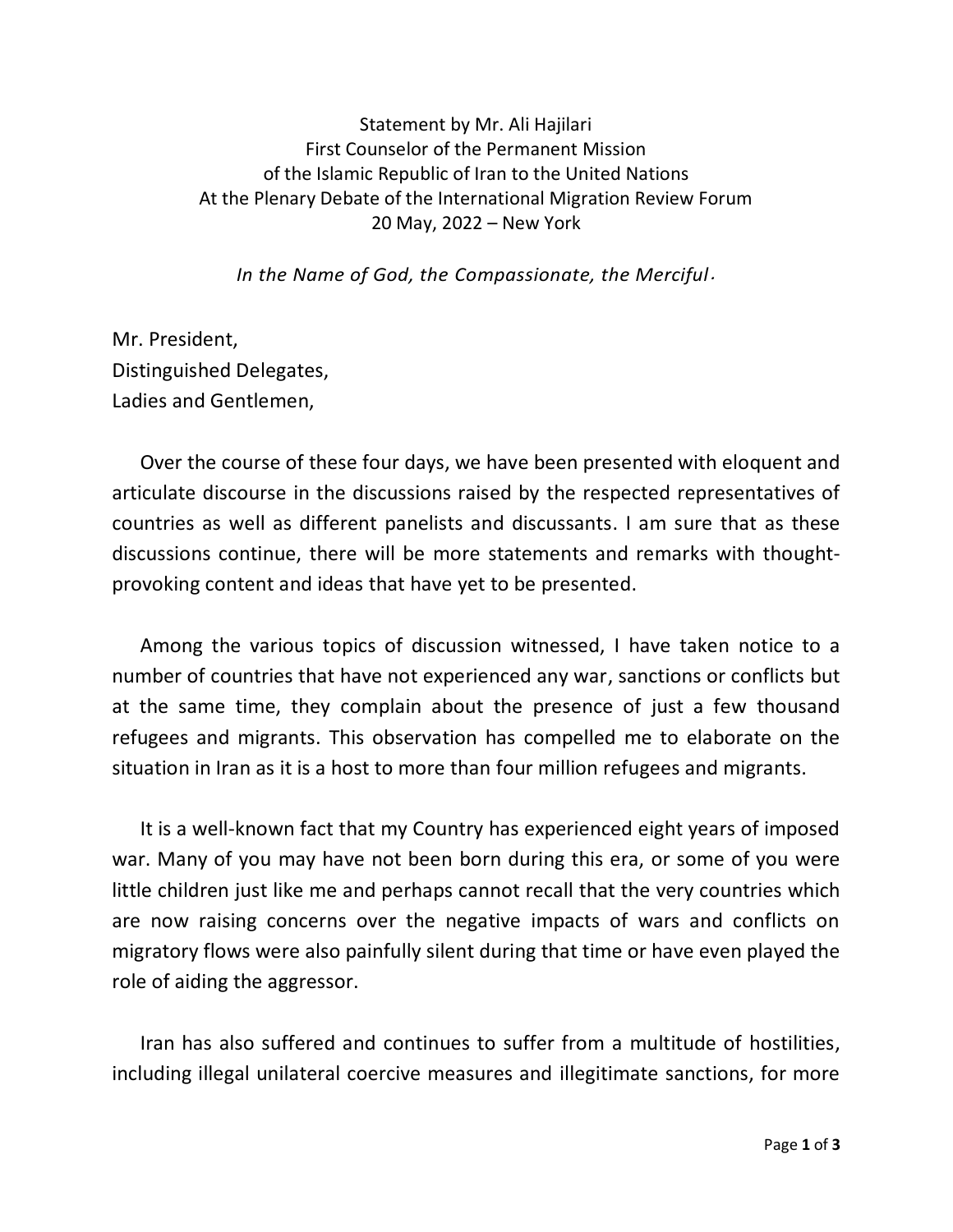than four decades while, at the same time, hosting more than four million refugees, migrants, displaced persons as well as illegal and undocumented aliens.

We have heard from different delegations regarding the negative impacts of wars and conflicts on the influx of refugee and migratory flows. We also understand and confirm these perspectives because we continue to experience these impacts after four decades. This all occurs in the absence of international support and under grave situations caused by war and unilateral measures, economic blockades and illegal unilateral sanctions. Two days ago in Tehran during her visit to my Country, the UN Special Rapporteur on the Negative Impacts of UCMs on Human Rights reiterated that there are half a million Afghan children living in Iran. Furthermore, it was noted that UN agencies cannot even fulfill their commitments towards this vulnerable population due to illegal unilateral measures and sanctions.

My Country has generously hosted millions of refugees, displaced persons, migrants and foreign aliens, documented or undocumented, in the absence of international support and simultaneous with the harshest unilateral sanctions ever imposed on a Country.

## Mr. President,

With the situation in Afghanistan and the recent challenges it imposes, we are facing a new wave of displaced persons. However, it seems that some of the countries have taken a double standard approach, which is not a new experience to Iran, and have forgotten this reality and turned a blind eye towards it.

With that being said, I would like to remind you that as responsible members of the international community, you are accountable for not only shaping and implementing effective capacity-building measures but also sharing this heavy burden weighing on the shoulders of my Country. It is more than evident that if Iran had not stepped up to host this massive population, you certainly would have faced them on your borders and would have been forced to carry the burden of deciding how to proceed forward.